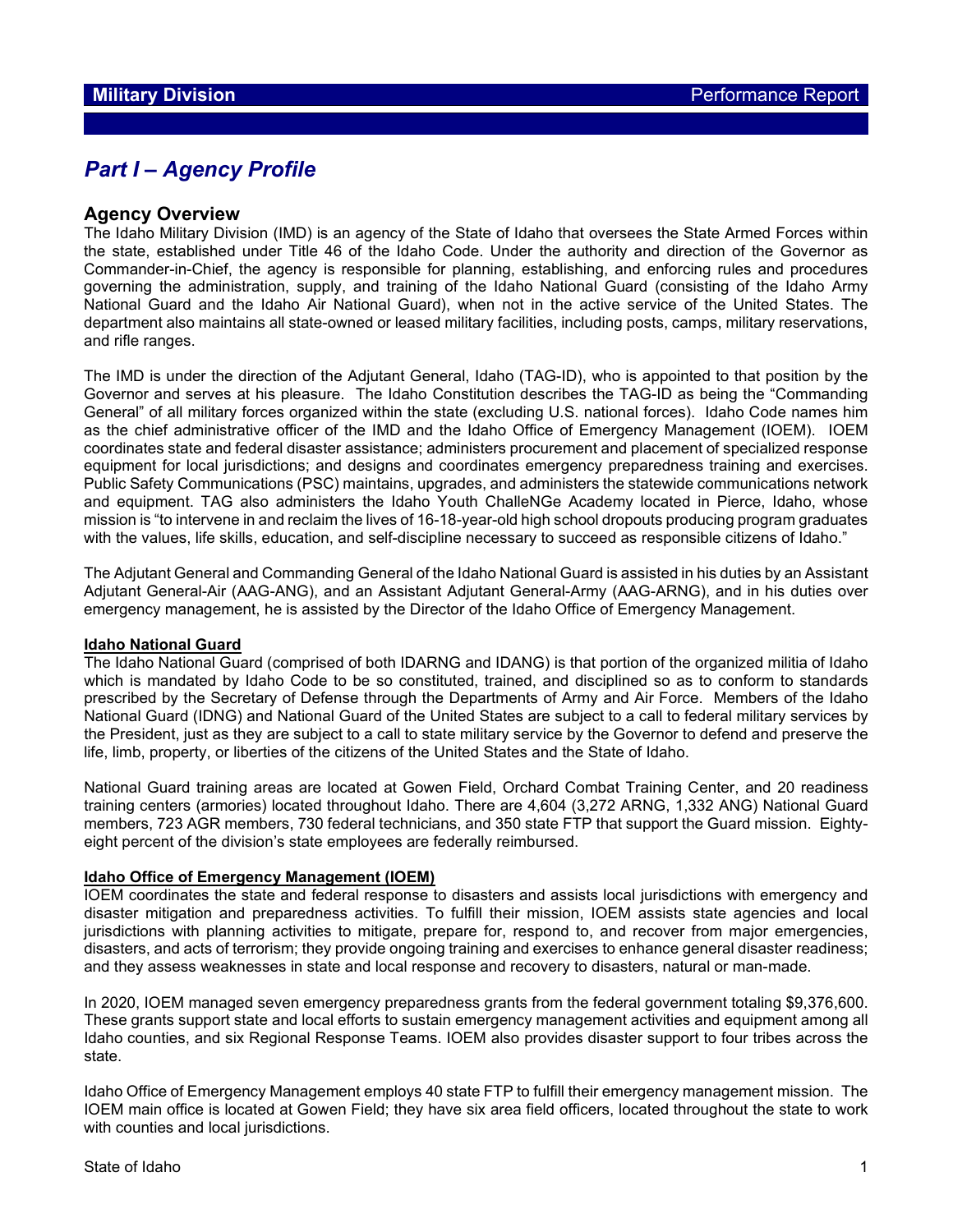#### **Public Safety Communications and IT Services (PSC)**

Public Safety Communications operates and maintains the state's microwave system and state agencies' compatible communications equipment. This organization maintains and sustains the systematic update of the state's communications equipment in accordance with federal guidelines and accepted interoperable communications policies.

#### **Core Functions/Idaho Code**

Idaho National Guard – Authorized by the constitution and laws of the State of Idaho, to provide a perpetual and trained militia composed of all able-bodied citizens of the state between the ages of 18 and 45, who are subject to the Governor's call to state duty to defend and preserve life, limb, property or the liberties of the citizens of the state. I.C. 46-102.

Emergency Management and Preparedness - Provides emergency management support and training to local officials, private sector organizations, and citizens for mitigation, preparedness, response and recovery from - natural or man-made disasters. I.C. 46-1018A.

Interoperable Communications - Public Safety Communications and IT Services is responsible to maintain and manage the state's public safety equipment and communication assets. PSC ensures that communications equipment procured by all state agencies adhere to recognized interoperability capability standards, and that the equipment is adequately maintained to comply with those standards. I.C. 46-1204.

#### **Revenue and Expenditures**

#### Revenues

Seventy-nine percent of the revenues come from federal grants. National Guard funds are granted to the state primarily to build and maintain the training facilities for the Idaho National Guard. Homeland Security funds are granted to improve the state's readiness and response to natural or man-made disasters. Public Safety Communications revenue is generated from fees charged for bandwidth usage on the statewide microwave system and maintenance of state agency communications equipment. Miscellaneous revenue has increased significantly due to private donations and Average Daily Attendance (ADA) funding for the Idaho Youth ChalleNGe Academy.

#### **Expenditures**

Expenditures are in support of the maintenance and construction of the National Guard training facilities, National Guard Youth Programs; the administration of a statewide emergency program; and maintenance of an effective and reliable interoperable communications system for the state.

| <b>Revenue</b>                  | <b>FY 2018</b> | <b>FY 2019</b>               | <b>FY 2020</b> | FY 2021        |
|---------------------------------|----------------|------------------------------|----------------|----------------|
| <b>General Fund</b>             | \$6,891,600    | \$7,287,900                  | \$7,504,700    | \$7,168,500    |
| Hazmat Resp. Def.               | \$4,400        | \$1,700                      | \$48,700       | \$18,000       |
| <b>Indirect Cost Recovery</b>   | \$327,600      | \$314,500                    | \$335,600      | \$383,400      |
| <b>Disaster Funds</b>           | \$4,867,500    | \$7,068,600                  | \$20,754,000   | \$22,057,600   |
| <b>Federal Grant</b>            | \$65,181,800   | \$97,056,200                 | \$136,364,200  | \$101,365,100  |
| Misc. Revenue                   | \$1,412,500    | \$1,926,400                  | \$1,772,500    | \$2,195,300    |
| Public Safety Comm.             | \$3,361,900    | \$3,464,700                  | \$3,350,600    | \$2,546,800    |
| Emergency Comm.                 | \$3,127,200    | \$2,758,200                  | \$2,713,300    | \$2,546,800    |
| Total                           | \$85,174,500   | \$119,878,300                | \$172,843,600  | \$139,402,600  |
| <b>Expenditures</b>             | <b>FY 2018</b> | <b>FY 2019</b>               | <b>FY 2020</b> | <b>FY 2021</b> |
| <b>Personnel Costs</b>          | \$27,363,800   | \$28,585,400                 | \$31,299,900   | \$32,615,100   |
| <b>Operating Expenditures</b>   | \$29,606,700   | \$43,631,800                 | \$37,790,500   | \$32,915,400   |
| Capital Outlay                  | \$16,312,800   | \$38,982,100                 | \$68,063,900   | \$61,462,200   |
| <b>Trustee/Benefit Payments</b> | \$25,873,200   | \$29,274,400<br>\$43,977,100 |                | \$32,676,200   |
| Total                           | \$99,156,500   | \$140,473,700                | \$181,131,400  | \$159,668,900  |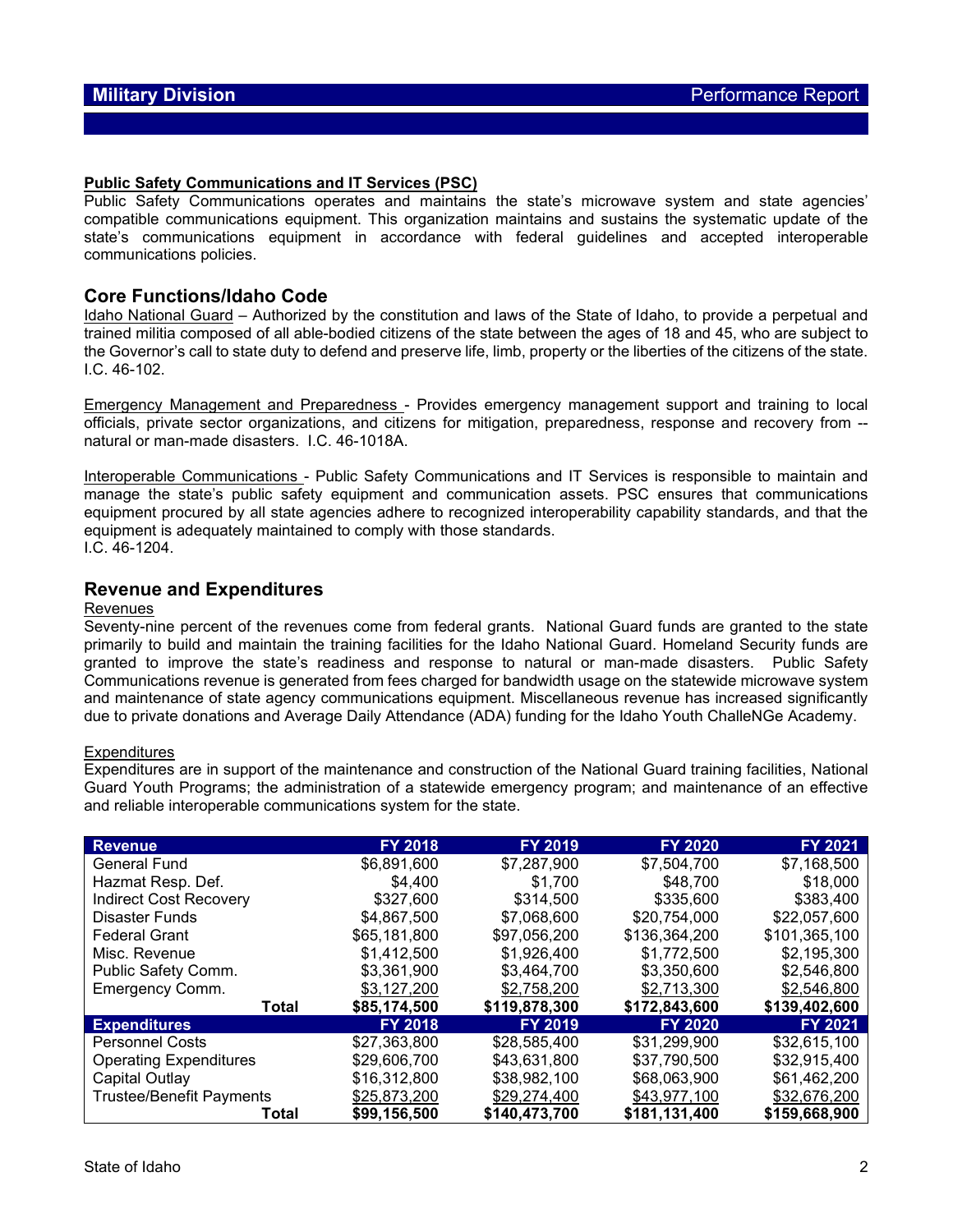# **Profile of Cases Managed and/or Key Services Provided**

| <b>Cases Managed and/or Key Services</b><br><b>Provided</b>                                                    | <b>FY 2018</b> | <b>FY 2019</b> | <b>FY 2020</b> | <b>FY 2021</b> |
|----------------------------------------------------------------------------------------------------------------|----------------|----------------|----------------|----------------|
| <b>Construct &amp; Maintain National Guard</b><br>Training Facilities, Administration for NG<br>Youth Programs | \$93,186,900   | \$99,102,000   | \$113,246,900  | \$108,898,300  |
| <b>Emergency Management Preparedness</b><br>Program and Homeland Security<br><b>Grant Program</b>              | \$10,458,100   | \$10,136,300   | \$10,460,100   | \$9,376,600    |
| Interoperable Communications<br>(Public Safety Communications)                                                 | \$3,301,500    | \$3,244,100    | \$3,351,000    | \$3,237,700    |

## *Part II – Performance Measures*

|                | <b>Performance Measure</b>                                                                                                                                                     |        | <b>FY 2018</b>   | <b>FY 2019</b>   | <b>FY 2020</b>   | <b>FY 2021</b>   | <b>FY 2022</b>   |  |
|----------------|--------------------------------------------------------------------------------------------------------------------------------------------------------------------------------|--------|------------------|------------------|------------------|------------------|------------------|--|
|                | Goal 1<br>Maintain and sustain a relevant National Guard Force structure in Idaho.                                                                                             |        |                  |                  |                  |                  |                  |  |
| $\mathbf{1}$ . | Strength Management - Achieve and                                                                                                                                              | actual | 95%              | 100%             | 100%             | 100%             |                  |  |
|                | maintain 100% mission end strength<br>by 2019 (Actual Members)                                                                                                                 | target | 100%<br>Annually | 100%<br>Annually | 100%<br>Annually | 100%<br>Annually | 100%<br>Annually |  |
| 2.             | <b>Recruit and retain sufficient National</b><br>Guard members to sustain current<br>federal funding level and support for<br>our current missions<br>(recruitment/retention). | actual | 94%              | 85%              | 85%              | 96%              |                  |  |
|                |                                                                                                                                                                                | target | 100%<br>Annually | 100%<br>Annually | 100%<br>Annually | 100%<br>Annually | 100%<br>Annually |  |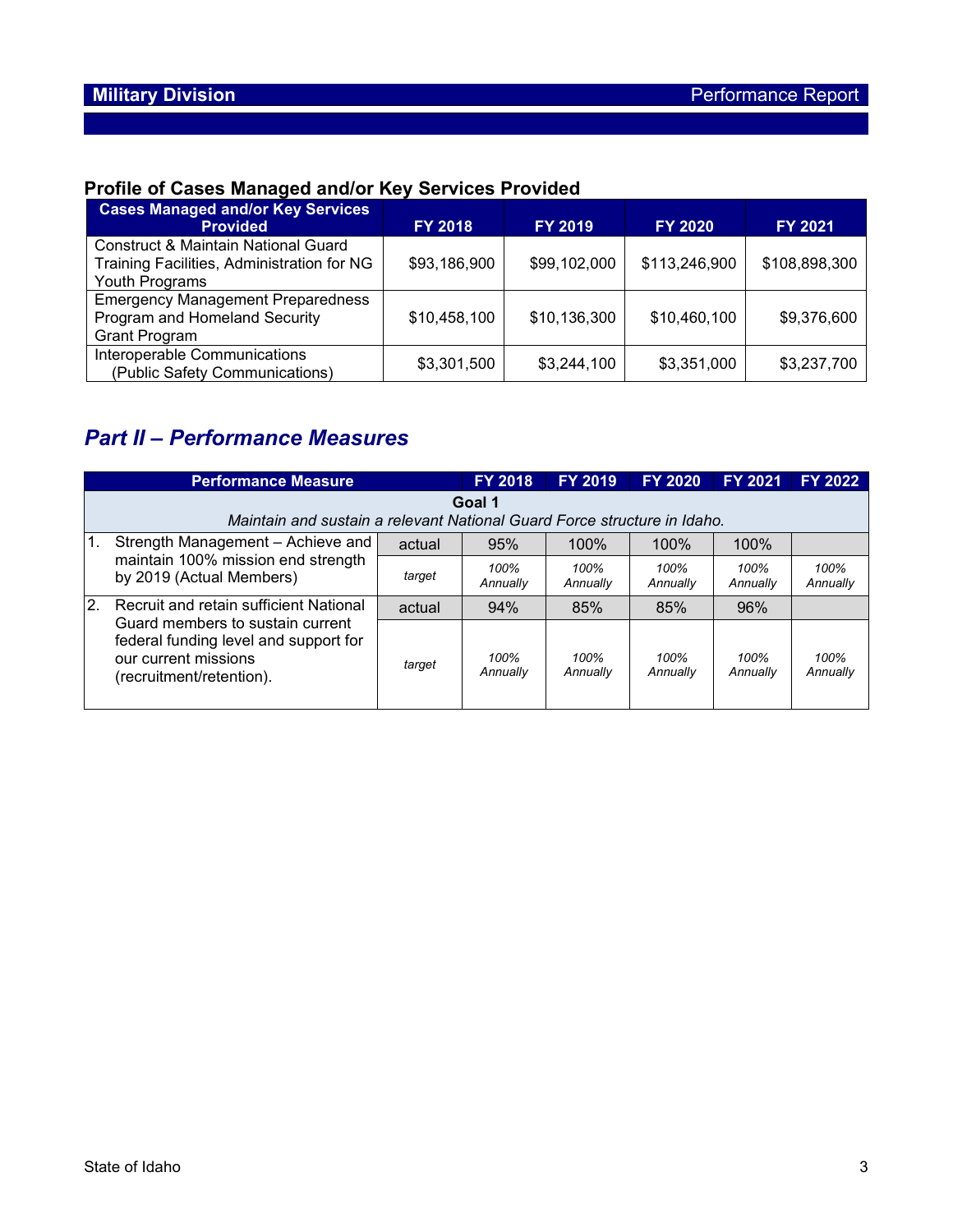|     | <b>Performance Measure</b>                                                                                                                                                                                                                                                                                                                                                                  |        | <b>FY 2018</b>                                | FY 2019                   | <b>FY 2020</b>           | FY 2021                                                                                    | FY 2022                     |  |
|-----|---------------------------------------------------------------------------------------------------------------------------------------------------------------------------------------------------------------------------------------------------------------------------------------------------------------------------------------------------------------------------------------------|--------|-----------------------------------------------|---------------------------|--------------------------|--------------------------------------------------------------------------------------------|-----------------------------|--|
|     | Goal 2                                                                                                                                                                                                                                                                                                                                                                                      |        |                                               |                           |                          |                                                                                            |                             |  |
|     | Coordinate statewide disaster prevention preparedness, response, and recovery.                                                                                                                                                                                                                                                                                                              |        |                                               |                           |                          |                                                                                            |                             |  |
| 3.  | Prepare Idaho communities for all                                                                                                                                                                                                                                                                                                                                                           | actual | N/A                                           | $1^*$                     | 1                        | $\Omega$                                                                                   |                             |  |
|     | hazards through education,<br>partnerships, and stakeholder<br>relations by holding an annual<br>conference to develop and maintain<br>a statewide emergency management<br>plan to enable informed management<br>of risk in the State of Idaho with<br>threat and hazard identification and<br>risk assessment. *                                                                           | target | Changed<br>performance<br>measure for<br>2019 | 1 Conference<br>per year* | 1 Conference<br>per year | Conference<br>per year<br>*Not able to<br>meet goal<br>due to<br>COVID-19<br>restrictions  | 1<br>Conference<br>per year |  |
| 4.  | Build, improve and maintain IOEM                                                                                                                                                                                                                                                                                                                                                            | actual | N/A                                           | $3^*$                     | 3                        | $\mathbf 0$                                                                                |                             |  |
|     | response capabilities by developing<br>and maintaining a proactive and<br>reactive capability to mitigate,<br>respond to, and recover from<br>damage to infrastructure components<br>and systems through education,<br>training, exercise, and evaluation<br>courses three times per year.*                                                                                                 | Target | Changed<br>performance<br>measure for<br>2019 | 3 Exercises<br>per year*  | 3 Exercises<br>per year  | 3 Exercises<br>per year<br>*Not able to<br>meet goal<br>due to<br>COVID-19<br>restrictions | 3 Exercises<br>per year     |  |
| 5.  | Execute organizational processes                                                                                                                                                                                                                                                                                                                                                            | actual | N/A                                           | 100%                      | 100%                     | 100%                                                                                       |                             |  |
|     | that assure results focused<br>efficiency, excellence, and mission<br>success across the whole community<br>by maintaining the EMAPC<br>Certificate. *                                                                                                                                                                                                                                      | Target | Changed<br>performance<br>measure for<br>2019 | Maintain<br>EMAPC*        | Maintain<br><b>EMAPC</b> | Maintain<br>EMAPC                                                                          | Maintain<br><b>EMAPC</b>    |  |
|     | Goal 3<br>Military Management is committed to providing quality management and support to missions of the Idaho<br>National Guard, the Idaho Office of Emergency Management, Public Safety Communications, E911,<br>STARBASE, and the Idaho Youth ChalleNGe Academy through improved quality in financial management and<br>reporting, budgeting, monitoring and human resource management. |        |                                               |                           |                          |                                                                                            |                             |  |
| l6. | Complete preventative maintenance                                                                                                                                                                                                                                                                                                                                                           | actual | 100%                                          | >95%                      | >95%                     | 95%                                                                                        |                             |  |
|     | on equipment as scheduled per<br>maintenance schedule.                                                                                                                                                                                                                                                                                                                                      | target | 100%<br>Annually                              | 100%<br>Annually          | 100%<br>Annually         | 100%<br>Annually                                                                           | 100%<br>Annually            |  |
| 7.  | Compliance with all LSO/SCO audits*                                                                                                                                                                                                                                                                                                                                                         | actual | N/A                                           | $1*$                      | 0                        | 0                                                                                          |                             |  |
|     |                                                                                                                                                                                                                                                                                                                                                                                             | Target | Changed<br>performance<br>measure for<br>2019 | Zero<br>Findings*         | Zero<br>Findings         | Zero<br>Findings                                                                           | Zero<br>Findings            |  |
| 8.  | IDYCA to establish and maintain a                                                                                                                                                                                                                                                                                                                                                           | actual | 226                                           | 245                       | 151                      | 210                                                                                        |                             |  |
|     | graduation rate of 230 cadets per<br>year, or above national standards.<br>Target increased to 230 per year in<br>2020.                                                                                                                                                                                                                                                                     | target | 200                                           | 220                       | 230                      | 230                                                                                        | 230                         |  |
| 9.  | STARBASE Idaho to provide 25                                                                                                                                                                                                                                                                                                                                                                | actual | N/A                                           | N/A                       | N/A                      | N/A                                                                                        |                             |  |
|     | hours of hands-on, mind-on STEM<br>instruction to 90 fifth grade Title One<br>classes per school year. *                                                                                                                                                                                                                                                                                    | target |                                               |                           |                          |                                                                                            | 90                          |  |